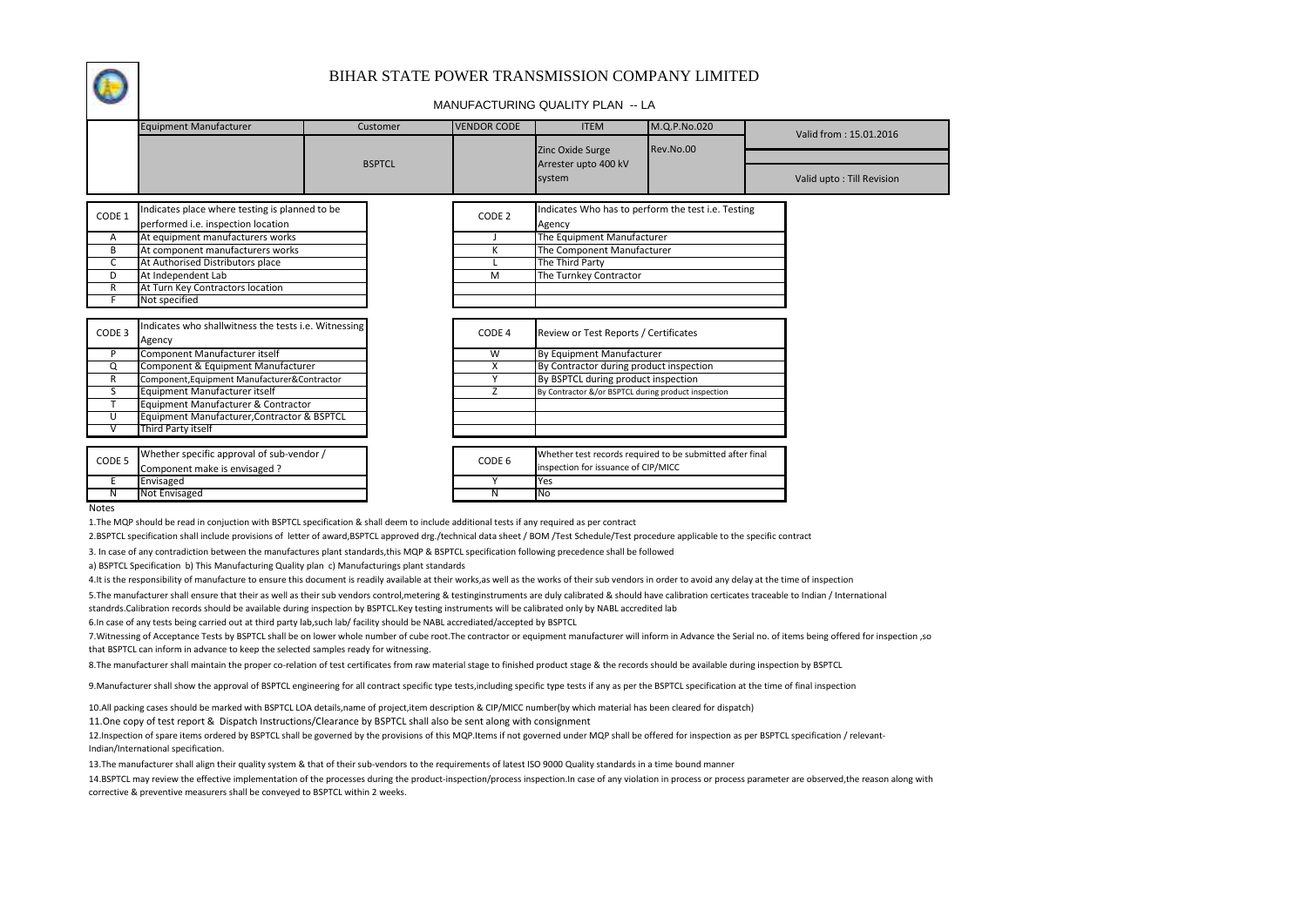| MANUFACTURING QUALITY PLAN -- LA<br><b>VENDOR CODE</b><br>M.Q.P.No.020<br><b>Equipment Manufacturer</b><br>Customer<br><b>ITEM</b><br>Rev.No.00<br>Zinc Oxide Surge<br><b>BSPTCL</b><br>Arrester upto 400 kV<br>system<br>Valid upto: Till Revision<br>Applicable Code<br>Quantum of<br>Reference<br>Components / Operations &<br>Format Of<br>Type of<br>Check/Sampling<br>Sr.No.<br>Document for<br><b>Acceptance Norms</b><br>Description of test<br><b>RECORD</b><br>Check<br>$1 \quad 2 \quad 3$<br>$\overline{4}$<br>5 <sup>5</sup><br>6<br>with basis<br>testing<br>Raw Material Inspection<br>$\mathsf{A}$<br>Polymer Insulator<br>E<br><b>Visual Examination</b><br>$B/A$ K/J $P/S$<br>W<br>N<br>$B/A$ K/J $P/S$<br>W<br>Overall Height<br>N<br>3% EM / 100% at |                        |  |  |  |  |  |  |  |  |  |  |
|--------------------------------------------------------------------------------------------------------------------------------------------------------------------------------------------------------------------------------------------------------------------------------------------------------------------------------------------------------------------------------------------------------------------------------------------------------------------------------------------------------------------------------------------------------------------------------------------------------------------------------------------------------------------------------------------------------------------------------------------------------------------------|------------------------|--|--|--|--|--|--|--|--|--|--|
|                                                                                                                                                                                                                                                                                                                                                                                                                                                                                                                                                                                                                                                                                                                                                                          |                        |  |  |  |  |  |  |  |  |  |  |
|                                                                                                                                                                                                                                                                                                                                                                                                                                                                                                                                                                                                                                                                                                                                                                          | Valid from: 15.01.2016 |  |  |  |  |  |  |  |  |  |  |
|                                                                                                                                                                                                                                                                                                                                                                                                                                                                                                                                                                                                                                                                                                                                                                          |                        |  |  |  |  |  |  |  |  |  |  |
|                                                                                                                                                                                                                                                                                                                                                                                                                                                                                                                                                                                                                                                                                                                                                                          |                        |  |  |  |  |  |  |  |  |  |  |
|                                                                                                                                                                                                                                                                                                                                                                                                                                                                                                                                                                                                                                                                                                                                                                          | Remark                 |  |  |  |  |  |  |  |  |  |  |
|                                                                                                                                                                                                                                                                                                                                                                                                                                                                                                                                                                                                                                                                                                                                                                          |                        |  |  |  |  |  |  |  |  |  |  |
|                                                                                                                                                                                                                                                                                                                                                                                                                                                                                                                                                                                                                                                                                                                                                                          |                        |  |  |  |  |  |  |  |  |  |  |
|                                                                                                                                                                                                                                                                                                                                                                                                                                                                                                                                                                                                                                                                                                                                                                          |                        |  |  |  |  |  |  |  |  |  |  |
|                                                                                                                                                                                                                                                                                                                                                                                                                                                                                                                                                                                                                                                                                                                                                                          |                        |  |  |  |  |  |  |  |  |  |  |
| Inner Diameter<br>CMTC/EMTC<br>$B/A$ K/J $P/S$<br>W<br>N<br>supplier                                                                                                                                                                                                                                                                                                                                                                                                                                                                                                                                                                                                                                                                                                     |                        |  |  |  |  |  |  |  |  |  |  |
| Parallelism of flanges<br>$B/A$ K/J $P/S$<br>W<br>$\mathbf{1}$<br>N<br>IEC61462/BSPTCL Specs                                                                                                                                                                                                                                                                                                                                                                                                                                                                                                                                                                                                                                                                             |                        |  |  |  |  |  |  |  |  |  |  |
| Creepage distance<br>B/A K/J P/S<br>W<br>$\mathsf{N}$                                                                                                                                                                                                                                                                                                                                                                                                                                                                                                                                                                                                                                                                                                                    |                        |  |  |  |  |  |  |  |  |  |  |
| nner Pressure<br>P<br>W<br><b>CMTC</b><br>B<br>K<br>N                                                                                                                                                                                                                                                                                                                                                                                                                                                                                                                                                                                                                                                                                                                    |                        |  |  |  |  |  |  |  |  |  |  |
| Poutine Bending load<br>100% at supplier<br>B<br>К<br>P<br>W<br>$\mathsf{N}$<br><b>CMTC</b>                                                                                                                                                                                                                                                                                                                                                                                                                                                                                                                                                                                                                                                                              |                        |  |  |  |  |  |  |  |  |  |  |
| Gas leakage Test<br>B<br>P<br>W<br><b>CMTC</b><br>$\mathsf{K}$<br>$\mathsf{N}$                                                                                                                                                                                                                                                                                                                                                                                                                                                                                                                                                                                                                                                                                           |                        |  |  |  |  |  |  |  |  |  |  |
| Porcelain Insulator (upto 336 kV Class)<br>E.                                                                                                                                                                                                                                                                                                                                                                                                                                                                                                                                                                                                                                                                                                                            |                        |  |  |  |  |  |  |  |  |  |  |
| 100%<br><b>CMTC</b><br>$\mathsf{B}$<br>К<br>P<br>W<br><b>Visual Examination</b><br>${\sf N}$                                                                                                                                                                                                                                                                                                                                                                                                                                                                                                                                                                                                                                                                             |                        |  |  |  |  |  |  |  |  |  |  |
| CMTC<br>$\sf B$<br>К<br>P<br>W<br>${\sf N}$<br>Porosity test<br>1sample per lot<br>$\overline{2}$                                                                                                                                                                                                                                                                                                                                                                                                                                                                                                                                                                                                                                                                        |                        |  |  |  |  |  |  |  |  |  |  |
| <b>BSPTCL Specs</b><br><b>CMTC</b><br>$\sf{B}$<br>$\mathsf{P}$<br>W<br>$\mathsf{N}$<br>Temperature cycle test<br>К<br>2 sample per lot                                                                                                                                                                                                                                                                                                                                                                                                                                                                                                                                                                                                                                   |                        |  |  |  |  |  |  |  |  |  |  |
| CMTC<br>В<br>К<br>P<br>W<br>$\mathsf{N}$<br><b>Electrical test</b><br>100%                                                                                                                                                                                                                                                                                                                                                                                                                                                                                                                                                                                                                                                                                               |                        |  |  |  |  |  |  |  |  |  |  |
| Ultrasonic test<br>$\mathsf{B}$<br>P<br>W<br>$\mathsf{N}$<br>100%<br><b>CMTC</b><br>К                                                                                                                                                                                                                                                                                                                                                                                                                                                                                                                                                                                                                                                                                    |                        |  |  |  |  |  |  |  |  |  |  |
| <b>Aluminium Flange/Casting</b><br>E                                                                                                                                                                                                                                                                                                                                                                                                                                                                                                                                                                                                                                                                                                                                     |                        |  |  |  |  |  |  |  |  |  |  |
| W<br><b>Chemical Composition</b><br>1 sample/batch<br>B<br>P<br>${\sf N}$<br>К                                                                                                                                                                                                                                                                                                                                                                                                                                                                                                                                                                                                                                                                                           |                        |  |  |  |  |  |  |  |  |  |  |
| Tensile Strength<br>B<br>К<br>W<br>${\sf N}$<br>P<br>every six months<br>Third party                                                                                                                                                                                                                                                                                                                                                                                                                                                                                                                                                                                                                                                                                     |                        |  |  |  |  |  |  |  |  |  |  |
| EM&<br>report<br>B<br>1sample/every<br>К<br>P<br>W<br>$\mathsf{N}$<br>batch supplier<br>Hardness<br>3                                                                                                                                                                                                                                                                                                                                                                                                                                                                                                                                                                                                                                                                    |                        |  |  |  |  |  |  |  |  |  |  |
| <b>BSPTCL Specs</b><br>5 samples per<br>CMTC/EMTC<br>$\sf B$<br>К<br>P<br>W<br>${\sf N}$<br>batch at EM/100%<br>Visual/finish<br>at supplier                                                                                                                                                                                                                                                                                                                                                                                                                                                                                                                                                                                                                             |                        |  |  |  |  |  |  |  |  |  |  |
| 5 samples per lot<br>К<br>CMTC/EMTC<br>B<br>P<br>W<br>$\mathsf{N}$<br>at EM & supplier<br>Dimension                                                                                                                                                                                                                                                                                                                                                                                                                                                                                                                                                                                                                                                                      |                        |  |  |  |  |  |  |  |  |  |  |
| E<br>FRP Tube                                                                                                                                                                                                                                                                                                                                                                                                                                                                                                                                                                                                                                                                                                                                                            |                        |  |  |  |  |  |  |  |  |  |  |
| <b>Specific Gravity</b><br><b>CMTC</b><br>B<br>К<br>P<br>W<br>N                                                                                                                                                                                                                                                                                                                                                                                                                                                                                                                                                                                                                                                                                                          |                        |  |  |  |  |  |  |  |  |  |  |
| One sample/lot<br><b>CMTC</b><br>$\sf{B}$<br>P<br>W<br>N<br>water Absorption<br>К                                                                                                                                                                                                                                                                                                                                                                                                                                                                                                                                                                                                                                                                                        |                        |  |  |  |  |  |  |  |  |  |  |
| $\overline{B}$<br>$\overline{W}$<br><b>CMTC</b><br>К<br>P<br>N<br><b>Glass Content</b>                                                                                                                                                                                                                                                                                                                                                                                                                                                                                                                                                                                                                                                                                   |                        |  |  |  |  |  |  |  |  |  |  |
| 4<br>5 sample/lot<br><b>BSPTCL Specs</b><br>B<br>К<br>P<br>W<br>N.<br>EM/100% supplier<br><b>CMTC</b><br>Visual                                                                                                                                                                                                                                                                                                                                                                                                                                                                                                                                                                                                                                                          |                        |  |  |  |  |  |  |  |  |  |  |
| Dielectric Strength<br><b>CMTC</b><br>P<br>W<br>N<br>B<br>К<br>per lot                                                                                                                                                                                                                                                                                                                                                                                                                                                                                                                                                                                                                                                                                                   |                        |  |  |  |  |  |  |  |  |  |  |
| 5 sample per lot                                                                                                                                                                                                                                                                                                                                                                                                                                                                                                                                                                                                                                                                                                                                                         |                        |  |  |  |  |  |  |  |  |  |  |
| B<br>К<br>W<br>P<br>N<br><b>CMTC</b><br>Dimension<br>EM & supplier                                                                                                                                                                                                                                                                                                                                                                                                                                                                                                                                                                                                                                                                                                       |                        |  |  |  |  |  |  |  |  |  |  |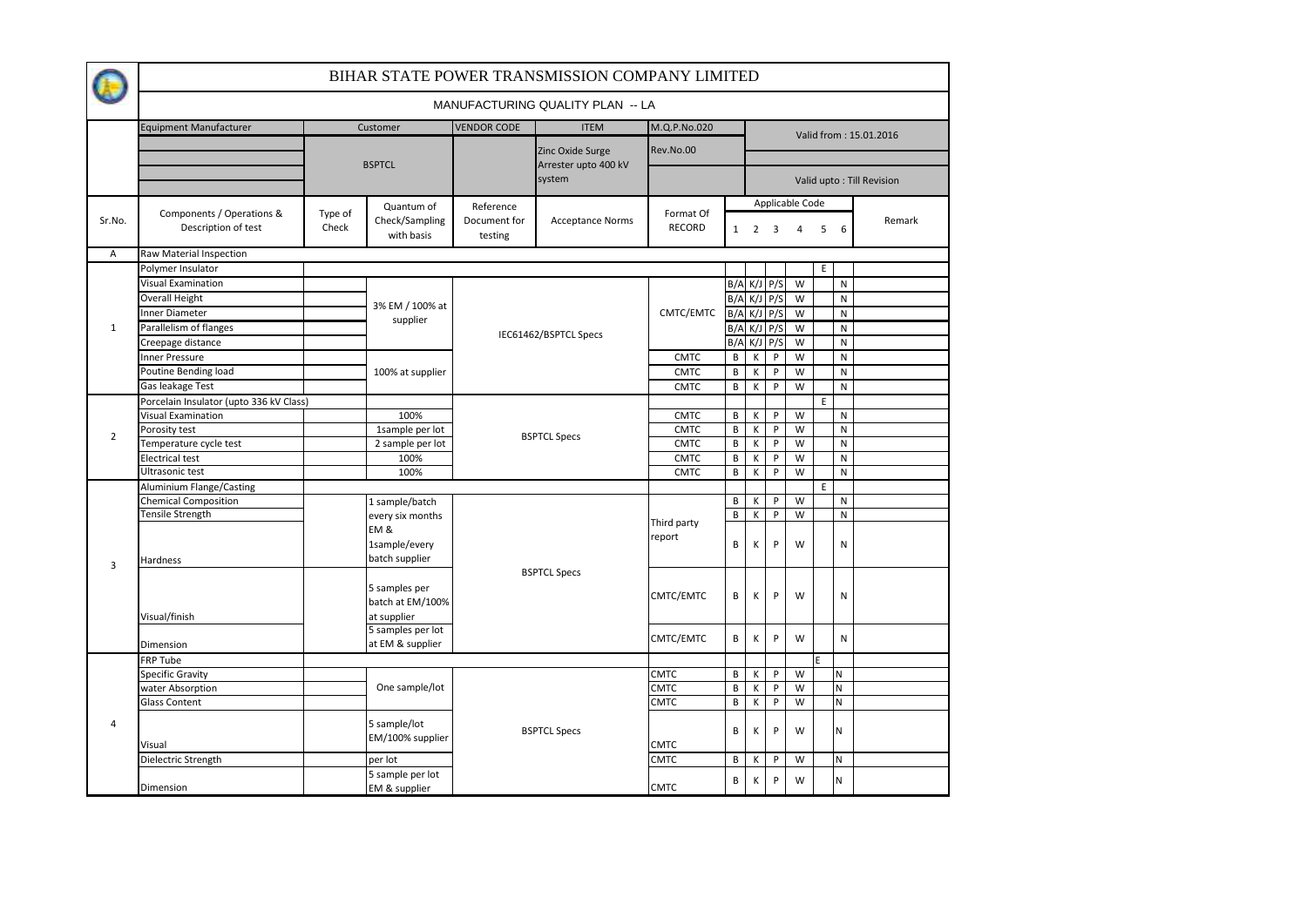|                |                                                  |                  |                                              |                         | BIHAR STATE POWER TRANSMISSION COMPANY LIMITED |                     |   |                         |                |                 |   |   |                           |  |
|----------------|--------------------------------------------------|------------------|----------------------------------------------|-------------------------|------------------------------------------------|---------------------|---|-------------------------|----------------|-----------------|---|---|---------------------------|--|
|                |                                                  |                  |                                              |                         | MANUFACTURING QUALITY PLAN -- LA               |                     |   |                         |                |                 |   |   |                           |  |
|                | <b>Equipment Manufacturer</b>                    |                  | Customer                                     | <b>VENDOR CODE</b>      | <b>ITEM</b>                                    | M.Q.P.No.020        |   |                         |                |                 |   |   |                           |  |
|                |                                                  |                  | <b>BSPTCL</b>                                | Zinc Oxide Surge        |                                                | Rev.No.00           |   | Valid from: 15.01.2016  |                |                 |   |   |                           |  |
|                |                                                  |                  |                                              |                         | Arrester upto 400 kV<br>system                 |                     |   |                         |                |                 |   |   | Valid upto: Till Revision |  |
|                |                                                  |                  | Quantum of                                   | Reference               |                                                |                     |   |                         |                | Applicable Code |   |   |                           |  |
| Sr.No.         | Components / Operations &<br>Description of test | Type of<br>Check | Check/Sampling<br>with basis                 | Document for<br>testing | <b>Acceptance Norms</b>                        | Format Of<br>RECORD |   | $1\quad 2$              | $\overline{3}$ | 4               | 5 | 6 | Remark                    |  |
|                | FRP Rod                                          |                  |                                              |                         |                                                |                     |   |                         |                |                 | E |   |                           |  |
|                | <b>Specific Gravity</b>                          |                  |                                              |                         | <b>CMTC</b>                                    | B                   | Κ | P                       | W              |                 | N |   |                           |  |
|                | water Absorption                                 |                  | One sample/lot                               |                         | <b>CMTC</b>                                    |                     | B | К                       | P              | W               |   | N |                           |  |
|                | <b>Glass Content</b>                             |                  |                                              |                         |                                                | <b>CMTC</b>         | B | К                       | $\sf P$        | W               |   | N |                           |  |
| 5              | Visual                                           |                  | 5 sample/lot<br>EM/100% supplier             | <b>BSPTCL Specs</b>     | <b>CMTC</b>                                    | B                   | Κ | P                       | W              |                 | N |   |                           |  |
|                | Dielectric Strength and Di-<br>Penentartion      |                  | Once in six month                            |                         | <b>CMTC</b>                                    | B                   | К | P                       | W              |                 | N |   |                           |  |
|                | Dimension                                        |                  | 5 sample per lot<br>EM & supplier            |                         |                                                | <b>CMTC</b>         | B | К                       | P              | W               |   | N |                           |  |
|                | Spring                                           |                  |                                              |                         |                                                |                     |   |                         |                |                 | E |   |                           |  |
|                | <b>Chemical Composition</b>                      |                  |                                              |                         |                                                | <b>CMTC</b>         | В | К                       | P              | W               |   | Ν |                           |  |
|                | Diameter                                         |                  |                                              |                         |                                                | CMTC/EMTC           | B | К                       | P              | W               |   | N |                           |  |
| 6              | Height                                           |                  | One sample/lot                               |                         | <b>BSPTCL Specs</b>                            | CMTC/EMTC           | B | К                       | P              | W               |   | N |                           |  |
|                | Load                                             |                  |                                              |                         |                                                | <b>CMTC</b>         | B | К                       | P              | W               |   | N |                           |  |
|                | Permanent Set                                    |                  |                                              |                         |                                                | CMTC                | B | К                       | P              | W               |   | N |                           |  |
|                | Gasket                                           |                  |                                              |                         |                                                |                     |   |                         |                |                 | E |   |                           |  |
|                | Shore Hardness                                   |                  |                                              |                         | <b>CMTC</b>                                    | B                   | К | P                       | W              |                 | N |   |                           |  |
|                | Tensile Strength                                 |                  |                                              |                         |                                                | <b>CMTC</b>         | B | К                       | P              | W               |   |   |                           |  |
| $\overline{7}$ | Elongation                                       |                  | One sample/lot                               | <b>BSPTCL Specs</b>     | CMTC                                           | B                   | K | P                       | W              |                 |   |   |                           |  |
|                | <b>Compression Permanent test</b>                |                  |                                              |                         |                                                | <b>CMTC</b>         | B | К                       | P              | W               |   |   |                           |  |
|                | Ozone resistance test                            |                  |                                              |                         | <b>CMTC</b>                                    | B                   | К | P                       | W              |                 |   |   |                           |  |
|                | Pressure Relief Plate                            |                  |                                              |                         |                                                |                     |   |                         |                |                 | N |   |                           |  |
|                | Visual                                           |                  | 5 sample per                                 |                         |                                                | CMTC/EMTC           | В | К                       | P              | W               |   | N |                           |  |
| 8              | Dimension                                        |                  | lot, EM/100%                                 |                         | <b>BSPTCL Specs</b>                            | CMTC/EMTC           | B | К                       | P              | W               |   | N |                           |  |
|                | Thickness                                        |                  | supplier                                     |                         |                                                | CMTC/EMTC           | B | Κ                       | P              | W               |   | N |                           |  |
|                | Pressure test                                    |                  | One sample/lot                               |                         |                                                | <b>CMTC</b>         | B | К                       | P              | W               |   | N |                           |  |
|                | <b>Insulating Base</b>                           |                  |                                              |                         |                                                |                     |   |                         |                |                 | N |   |                           |  |
|                | <b>Electrical Test</b>                           |                  | One sample/lot                               |                         |                                                | CMTC                | B | К                       | P              | W               |   | N |                           |  |
| 9              | Compression test                                 |                  |                                              |                         | <b>BSPTCL Specs</b>                            | <b>CMTC</b>         | B | $\overline{\mathsf{K}}$ | P              | W               |   | N |                           |  |
|                |                                                  |                  | 5 sample per lot                             |                         |                                                |                     |   |                         |                |                 |   |   |                           |  |
|                | Dimension                                        |                  | EM and supplier                              |                         |                                                | <b>CMTC</b>         | В | К                       | P              | W               |   | N |                           |  |
|                | <b>Terminal Assy</b>                             |                  |                                              |                         |                                                |                     |   |                         |                |                 | N |   |                           |  |
|                |                                                  |                  | 1 sample per lot<br>EM/supplier 5            |                         |                                                |                     |   |                         |                |                 |   | Ν |                           |  |
| 10             | Coating thickness in HDG item                    |                  | sample                                       |                         | <b>BSPTCL Specs</b>                            | <b>CMTC</b>         | В | К                       | P              | W               |   |   |                           |  |
|                | Visual                                           |                  | 100%                                         |                         |                                                | <b>CMTC</b>         | B | Κ                       | ${\sf P}$      | W               |   | N |                           |  |
|                | Dimension                                        |                  | 1 sample per lot<br><b>EM &amp; SUPPLIER</b> |                         |                                                | <b>CMTC</b>         | B | К                       | P              | W               |   | N |                           |  |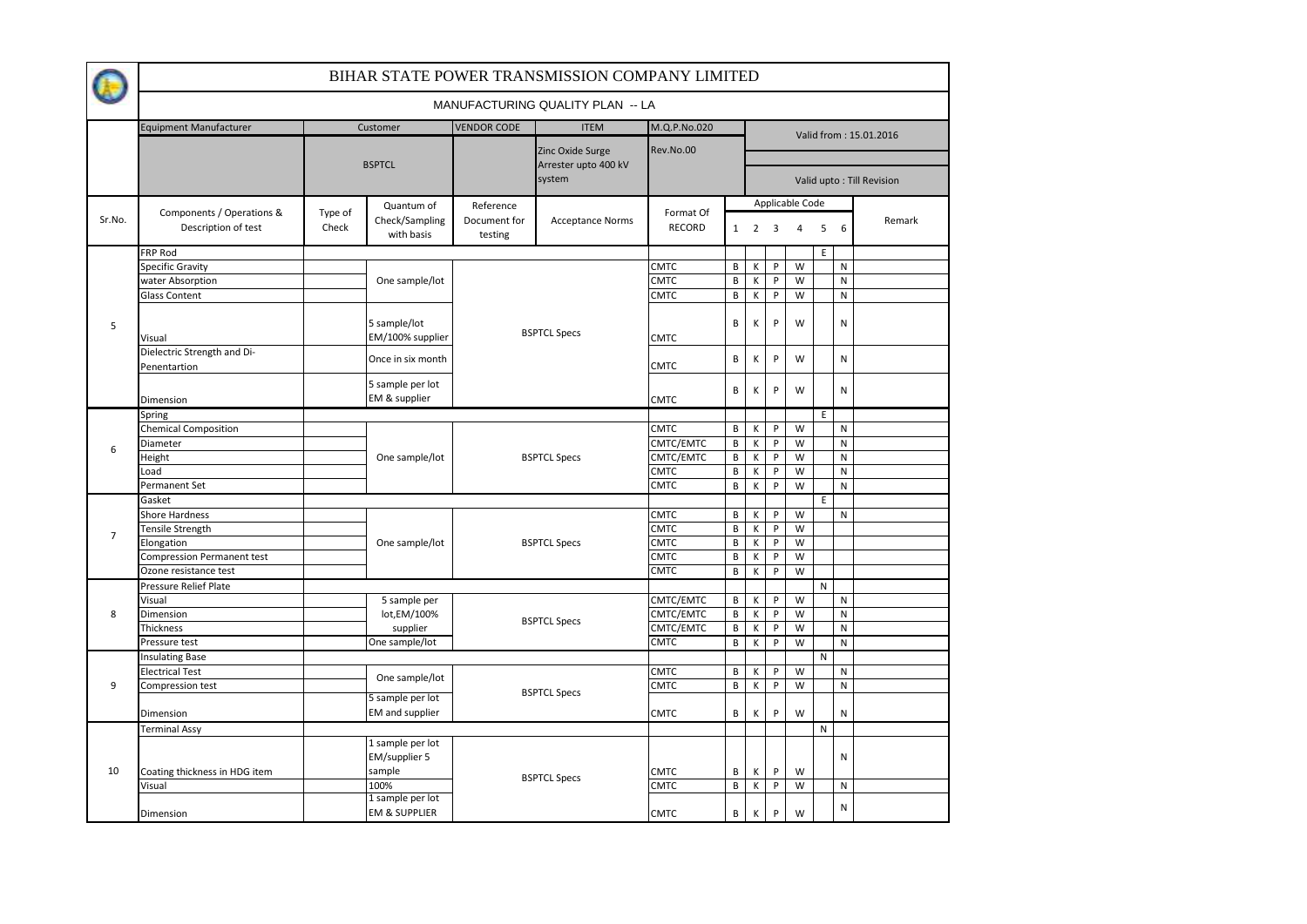|                | BIHAR STATE POWER TRANSMISSION COMPANY LIMITED                                                                                                                 |            |                                                                                      |                                                |                                                           |              |                         |                        |         |     |              |              |                                                                                               |  |  |  |
|----------------|----------------------------------------------------------------------------------------------------------------------------------------------------------------|------------|--------------------------------------------------------------------------------------|------------------------------------------------|-----------------------------------------------------------|--------------|-------------------------|------------------------|---------|-----|--------------|--------------|-----------------------------------------------------------------------------------------------|--|--|--|
|                |                                                                                                                                                                |            |                                                                                      |                                                | MANUFACTURING QUALITY PLAN -- LA                          |              |                         |                        |         |     |              |              |                                                                                               |  |  |  |
|                | Equipment Manufacturer                                                                                                                                         | Customer   |                                                                                      | <b>VENDOR CODE</b>                             | <b>ITEM</b>                                               | M.Q.P.No.020 |                         | Valid from: 15.01.2016 |         |     |              |              |                                                                                               |  |  |  |
|                |                                                                                                                                                                |            | <b>BSPTCL</b>                                                                        |                                                | Zinc Oxide Surge<br>Arrester upto 400 kV<br>system        | Rev.No.00    |                         |                        |         |     |              |              | Valid upto: Till Revision                                                                     |  |  |  |
|                | Surge Counter                                                                                                                                                  |            |                                                                                      |                                                |                                                           |              |                         |                        |         |     | E            |              |                                                                                               |  |  |  |
|                | Calibration setting at 2mA                                                                                                                                     |            |                                                                                      |                                                |                                                           | CMTC/EMTC    | В                       | К                      | P       | W   |              | ${\sf N}$    |                                                                                               |  |  |  |
|                | Counter operation test                                                                                                                                         |            |                                                                                      |                                                |                                                           | CMTC/EMTC    | B                       | К                      | P       | W   |              | ${\sf N}$    |                                                                                               |  |  |  |
| 11             | Water dip test                                                                                                                                                 |            | 100%                                                                                 |                                                | <b>BSPTCL Specs</b>                                       | CMTC/EMTC    | B                       | К                      | P       | W   |              | ${\sf N}$    |                                                                                               |  |  |  |
|                | Visual                                                                                                                                                         |            |                                                                                      |                                                |                                                           | CMTC/EMTC    | $\overline{\mathsf{B}}$ | К                      | $\sf P$ | W   |              | ${\sf N}$    |                                                                                               |  |  |  |
|                | Dimension                                                                                                                                                      |            | One sample/lot                                                                       |                                                |                                                           | CMTC/EMTC    | B                       | К                      | P       | W   |              | N            |                                                                                               |  |  |  |
|                | Hardware                                                                                                                                                       |            |                                                                                      |                                                |                                                           |              |                         |                        |         |     | E            |              |                                                                                               |  |  |  |
| 12             | Coating thickness                                                                                                                                              |            | 5 sample per lot                                                                     |                                                | <b>BSPTCL Specs</b>                                       | CMTC/EMTC    | B                       | K                      | P       | W   |              | ${\sf N}$    |                                                                                               |  |  |  |
|                | <b>Base Plate</b>                                                                                                                                              |            |                                                                                      |                                                |                                                           |              |                         |                        |         |     | N            |              |                                                                                               |  |  |  |
| 13             | Coating thicknesss in HDG item                                                                                                                                 |            | 1 sample per lot<br>EM/supplier 5<br>sample                                          |                                                |                                                           | <b>CMTC</b>  | B                       | К                      | P       | W   |              | N            |                                                                                               |  |  |  |
|                | Visual                                                                                                                                                         |            | 100%                                                                                 |                                                | <b>BSPTCL Specs</b>                                       | <b>CMTC</b>  | B                       | К                      | P       | W   |              | N            |                                                                                               |  |  |  |
|                | Dimension                                                                                                                                                      |            | 1 sample per lot<br>EM & supplier                                                    |                                                |                                                           | <b>CMTC</b>  | B                       | К                      | P       | W   |              | $\mathsf{N}$ |                                                                                               |  |  |  |
|                | <b>Grading Ring</b>                                                                                                                                            |            |                                                                                      |                                                |                                                           |              |                         |                        |         |     | E            |              |                                                                                               |  |  |  |
|                | <b>Chemical Composition</b>                                                                                                                                    |            | one sample/lot                                                                       |                                                | Third party<br>report                                     | B            | К                       | P                      | W       |     | ${\sf N}$    |              |                                                                                               |  |  |  |
| 14             | Dimension                                                                                                                                                      |            | 1 sample per lot<br>EM/supplier 5<br>sample                                          | <b>BSPTCL Specs</b>                            | CMTC/EMTC                                                 | B            | K                       | P                      | W       |     | $\mathsf{N}$ |              |                                                                                               |  |  |  |
|                | Visual                                                                                                                                                         |            | 1 sample per lot<br>EM/supplier 100%                                                 |                                                | CMTC/EMTC                                                 | B            | К                       | P                      | W       |     | N            |              |                                                                                               |  |  |  |
|                | 15 ZnO Blocks a) Aging Test & Wattloss<br>& Themal Stability b) Energy<br>Capability Test c) Residual voltage d)<br>Reference Voltage e) Visual<br>f)dimension |            | a) 3Sample/lot<br>b) 100%<br>c) 100%<br>d)5 Sample/lot<br>e) 100%<br>f) 5 sample/lot |                                                |                                                           | CMTC/EMTC    | B                       | K                      | P       | W   | E            | <b>N</b>     |                                                                                               |  |  |  |
| B              | In-Process Inspection                                                                                                                                          |            |                                                                                      |                                                |                                                           |              |                         |                        |         |     |              |              |                                                                                               |  |  |  |
| 1              | <b>Powder Processing</b>                                                                                                                                       |            |                                                                                      | <b>BSPTCL Specs</b>                            |                                                           | <b>EMTC</b>  |                         | $A/B$ J/K              | P/S     | W   |              | N            |                                                                                               |  |  |  |
| $\overline{2}$ | Furnace Area                                                                                                                                                   |            |                                                                                      | <b>BSPTCL Specs</b>                            |                                                           | <b>EMTC</b>  |                         | $A/B$ J/K              | P/S     | W   |              | N            |                                                                                               |  |  |  |
| 3              | ZnO Block Inspection                                                                                                                                           |            |                                                                                      |                                                |                                                           |              |                         |                        |         |     |              |              |                                                                                               |  |  |  |
|                | Physical                                                                                                                                                       | Visual     |                                                                                      | BSPTCL Specs & EM Drg.                         |                                                           | <b>EMTC</b>  |                         | $A/B$ J/K              | P/S     | W   |              | $\mathsf{N}$ |                                                                                               |  |  |  |
|                | Dimension                                                                                                                                                      | Visual     |                                                                                      | BSPTCL Specs & EM Drg.                         |                                                           | <b>EMTC</b>  |                         | $A/B$ J/K              | P/S     | W   |              | $\mathsf{N}$ |                                                                                               |  |  |  |
|                | Parallality                                                                                                                                                    | Visual     |                                                                                      | BSPTCL Specs & EM Drg.                         |                                                           | <b>EMTC</b>  |                         | $A/B$ J/K              | P/S     | W   |              | N            |                                                                                               |  |  |  |
|                | <b>Residual Voltage Test</b>                                                                                                                                   | Electrical |                                                                                      | BSPTCL Specs & IEC 60099-4                     |                                                           | <b>EMTC</b>  |                         | $A/B$ J/K              | P/S     | W   |              | N            |                                                                                               |  |  |  |
|                | <b>Short Duration Aging Test</b>                                                                                                                               | Electrical |                                                                                      | <b>BSPTCL Specs &amp; BSPTCL Specification</b> |                                                           | <b>EMTC</b>  | A                       | $\mathsf J$            | U       | W/Z |              | Υ            |                                                                                               |  |  |  |
|                | Thermal stability test & energy<br>capability test on ZnO Blocks                                                                                               | Electrical |                                                                                      | impulses of 2 msec Duration)                   | BSPTCL Specs & BSPTCL Specification / IEC 60099-4 (2 L.D. | <b>EMTC</b>  | A                       | $\mathsf{I}$           | U       | W/Z |              | Υ            | Sample should be from<br>on going production<br>irrespective of contract.<br>U shall be P for |  |  |  |

Distribution Class (CIP)

EM:Equipment Manufacturer TC:Test Certificate

CM:Component Manufacturer ZPLM : Zinc Oxide Lightning Arresters plant manufacturing standard

Wattloss test on ZnO Blocks |Electrical | BSPTCL Specs & BSPTCL Specification |EMTC | A | J | U | W/Z | | Y

DPS:Design process specification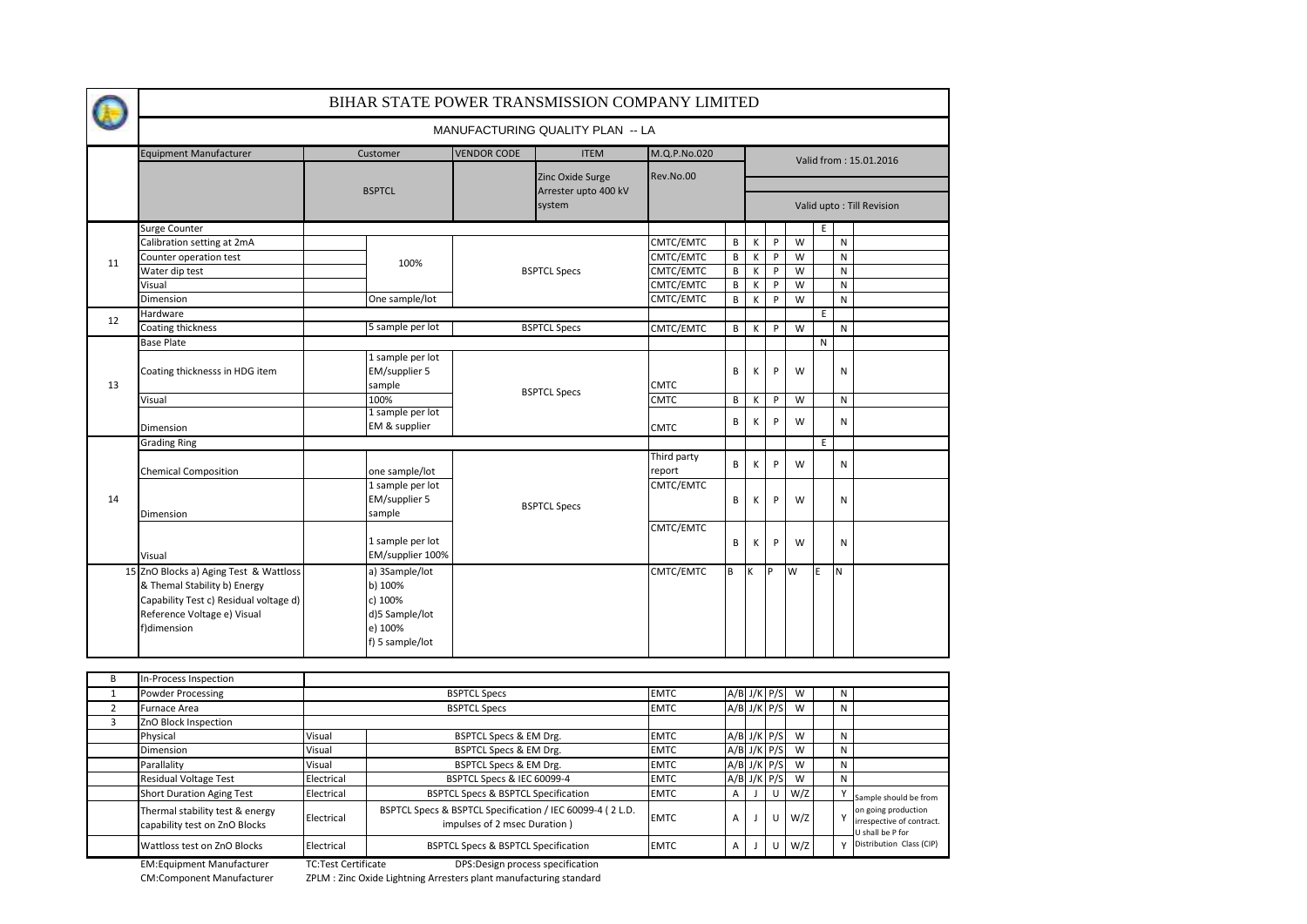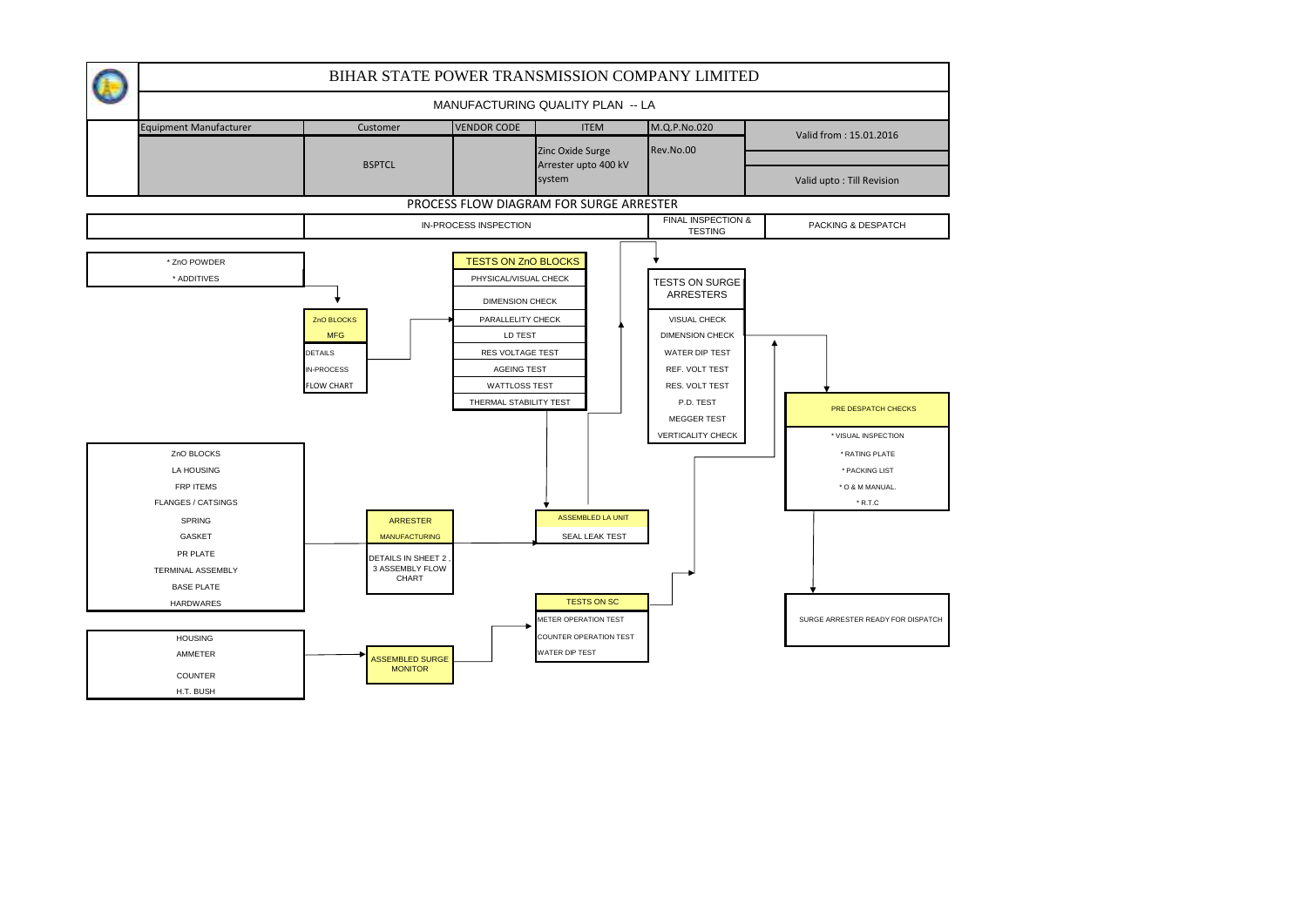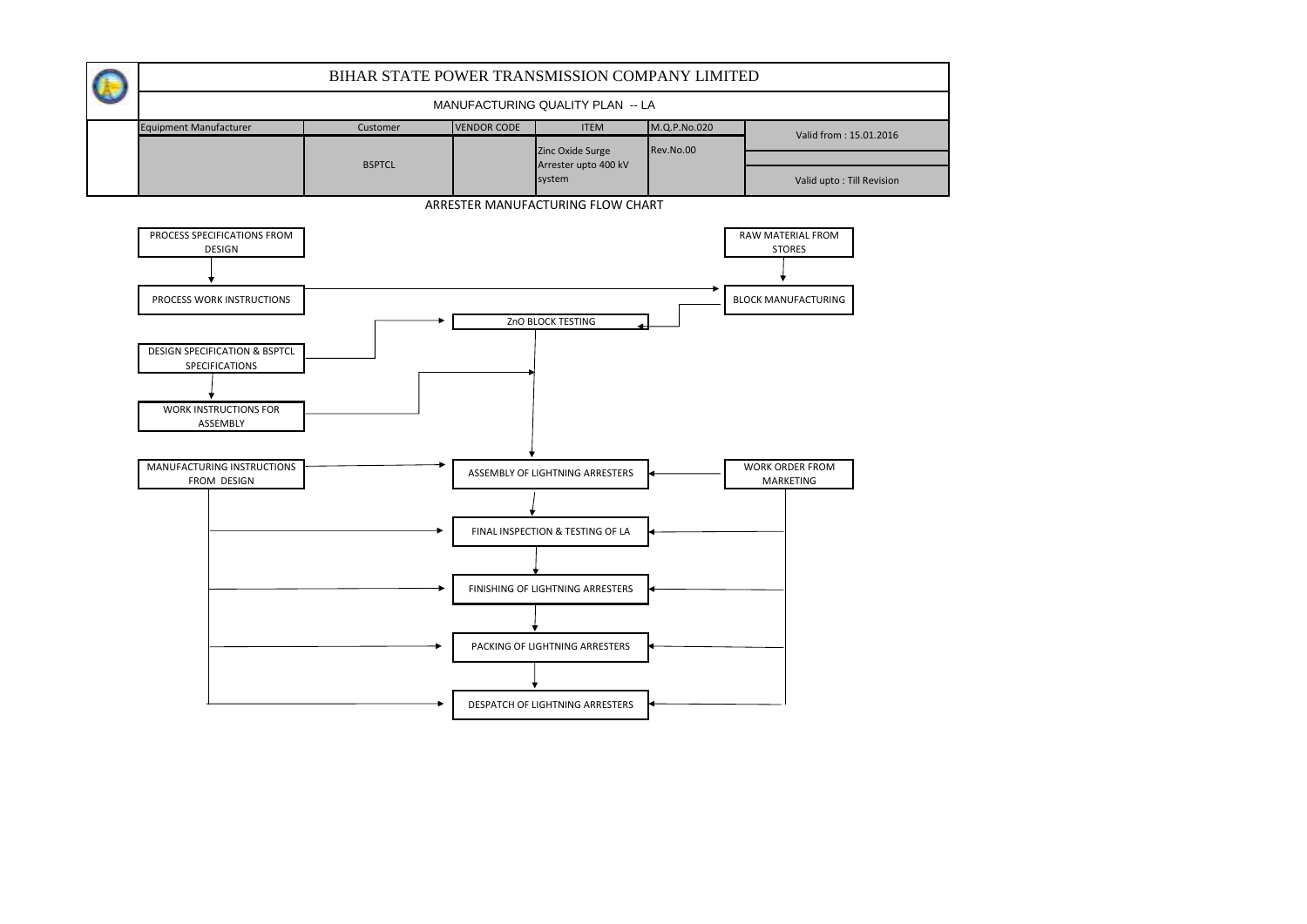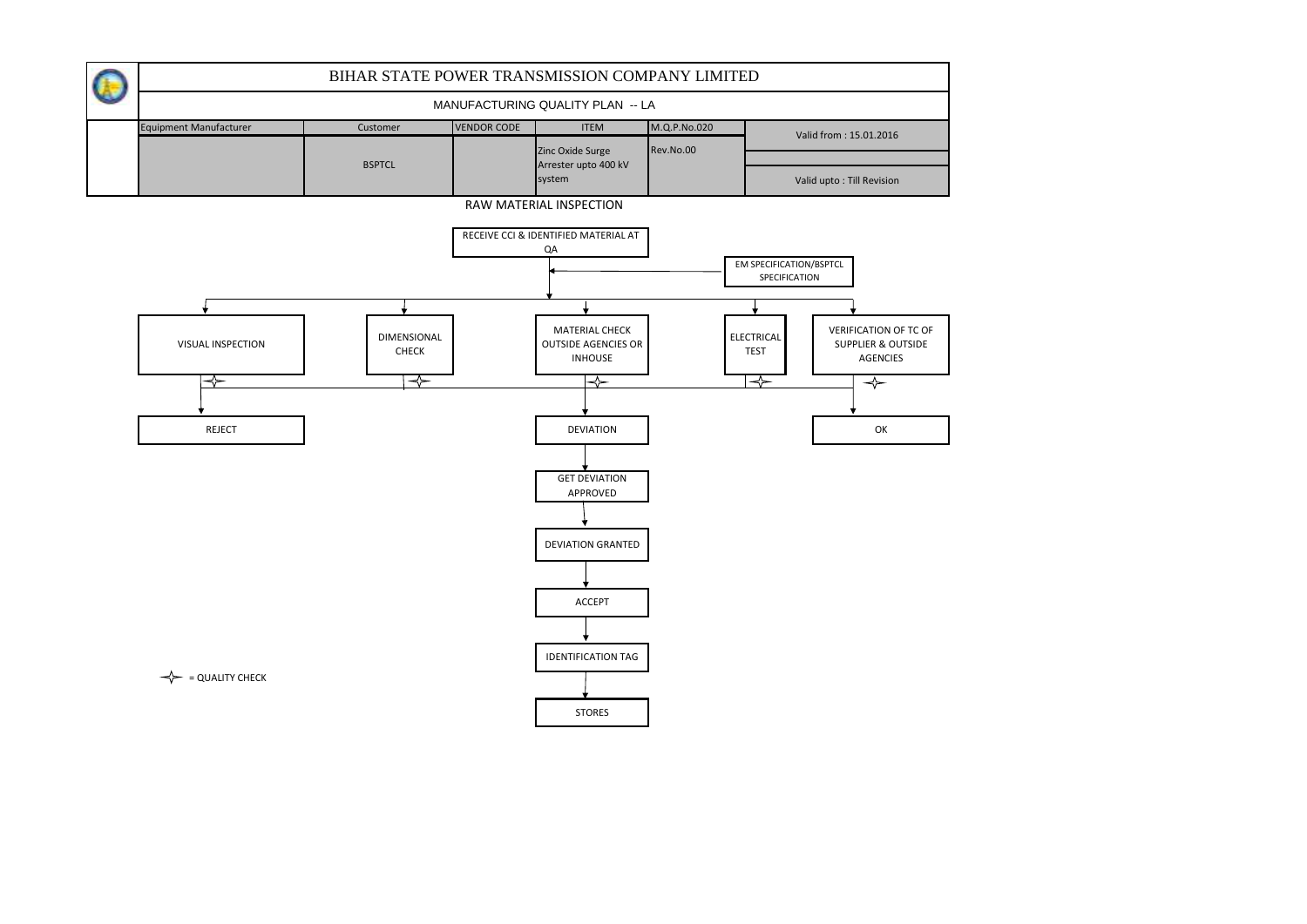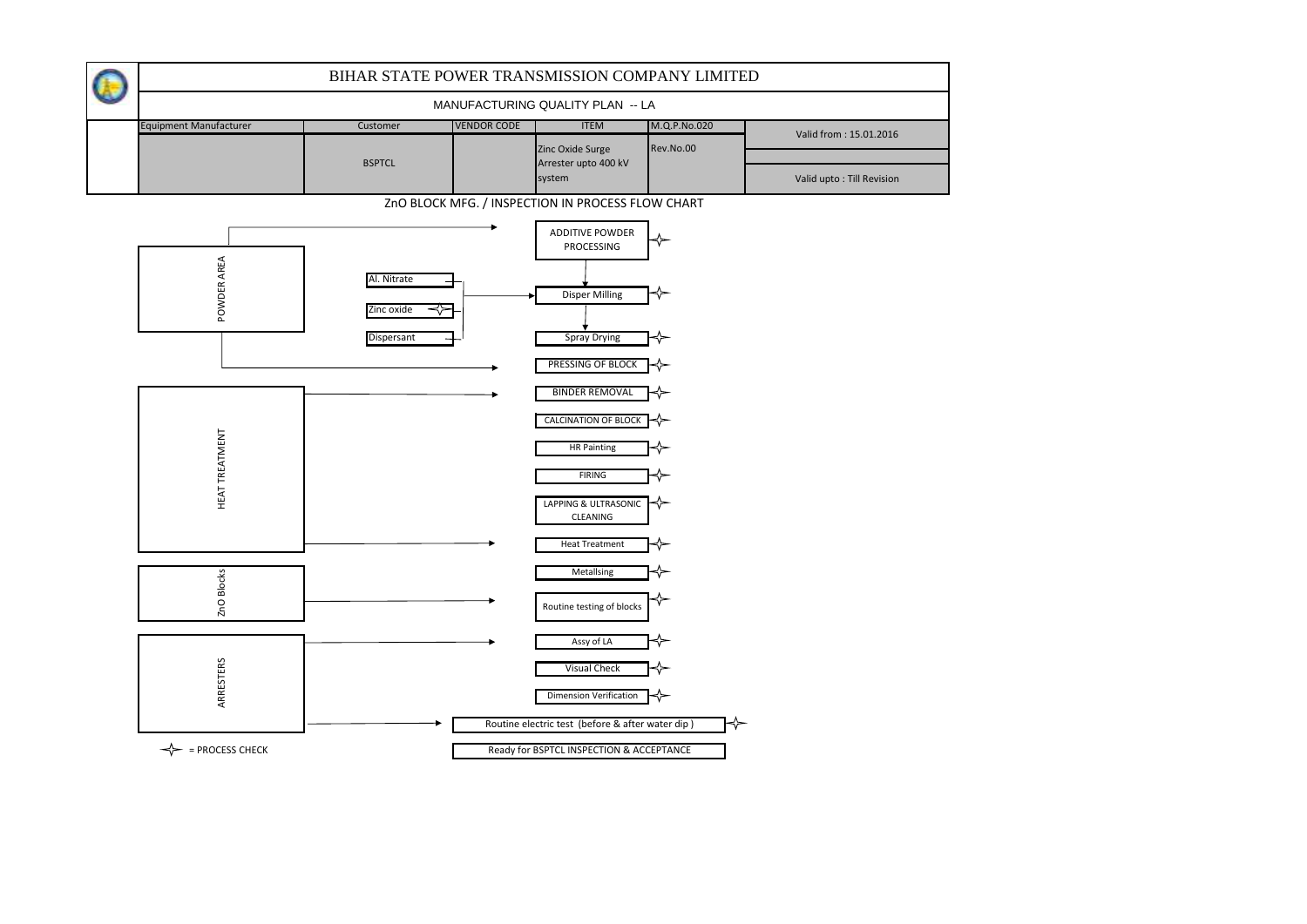

 $\leftarrow$  = QUALITY CHECK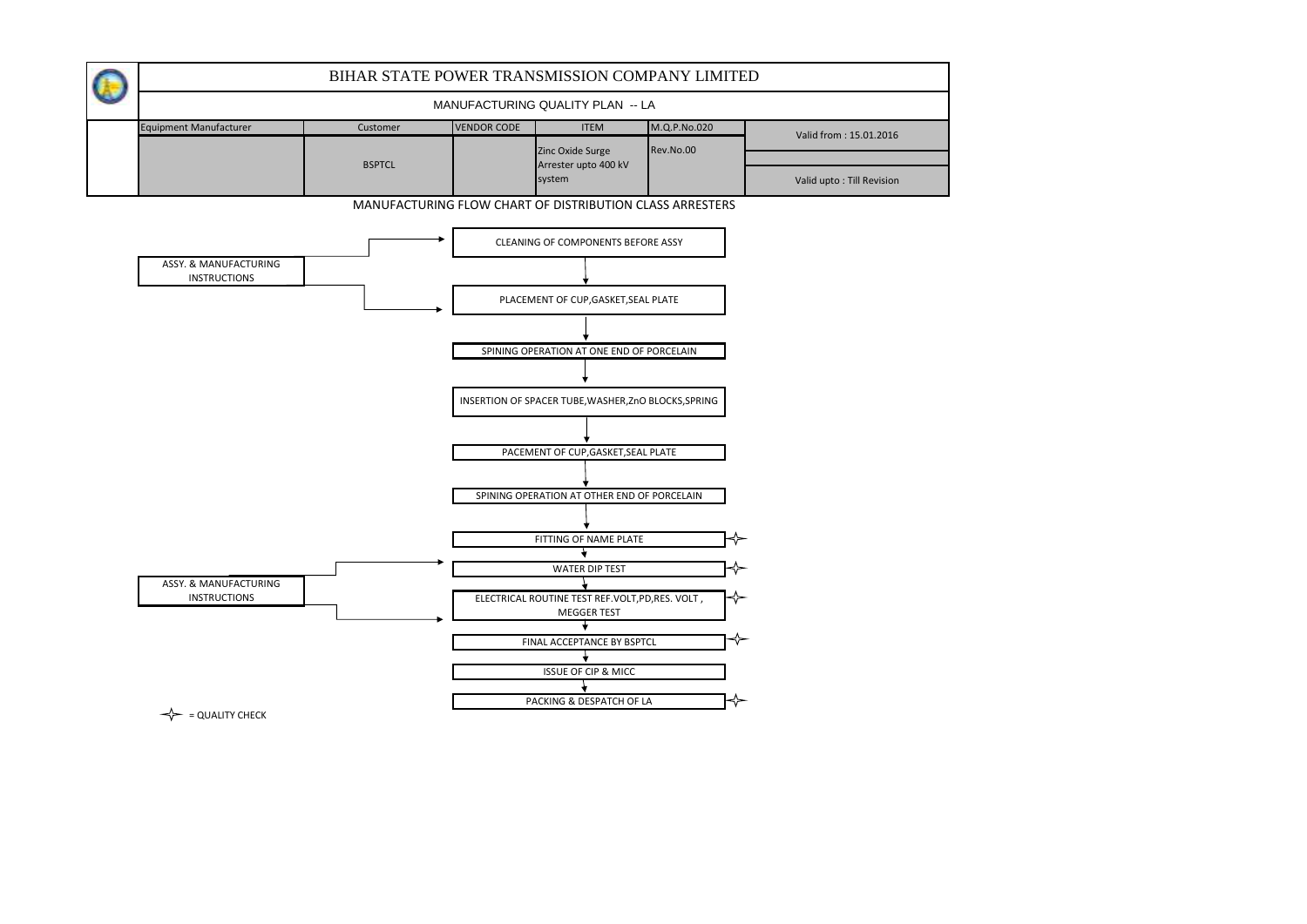|                               | BIHAR STATE POWER TRANSMISSION COMPANY LIMITED |                    |                                          |              |                           |  |  |  |  |  |  |  |  |
|-------------------------------|------------------------------------------------|--------------------|------------------------------------------|--------------|---------------------------|--|--|--|--|--|--|--|--|
|                               | MANUFACTURING QUALITY PLAN -- LA               |                    |                                          |              |                           |  |  |  |  |  |  |  |  |
| <b>Equipment Manufacturer</b> | Customer                                       | <b>VENDOR CODE</b> |                                          | M.Q.P.No.020 | Valid from: 15.01.2016    |  |  |  |  |  |  |  |  |
|                               |                                                |                    |                                          | Rev.No.00    |                           |  |  |  |  |  |  |  |  |
|                               | <b>BSPTCL</b>                                  |                    | Zinc Oxide Surge<br>Arrester upto 400 kV |              |                           |  |  |  |  |  |  |  |  |
|                               |                                                |                    | system                                   |              | Valid upto: Till Revision |  |  |  |  |  |  |  |  |

FINAL INSPECTION & ACCEPTANCE FLOW CHART



 $\leftarrow$  = QUALITY CHECK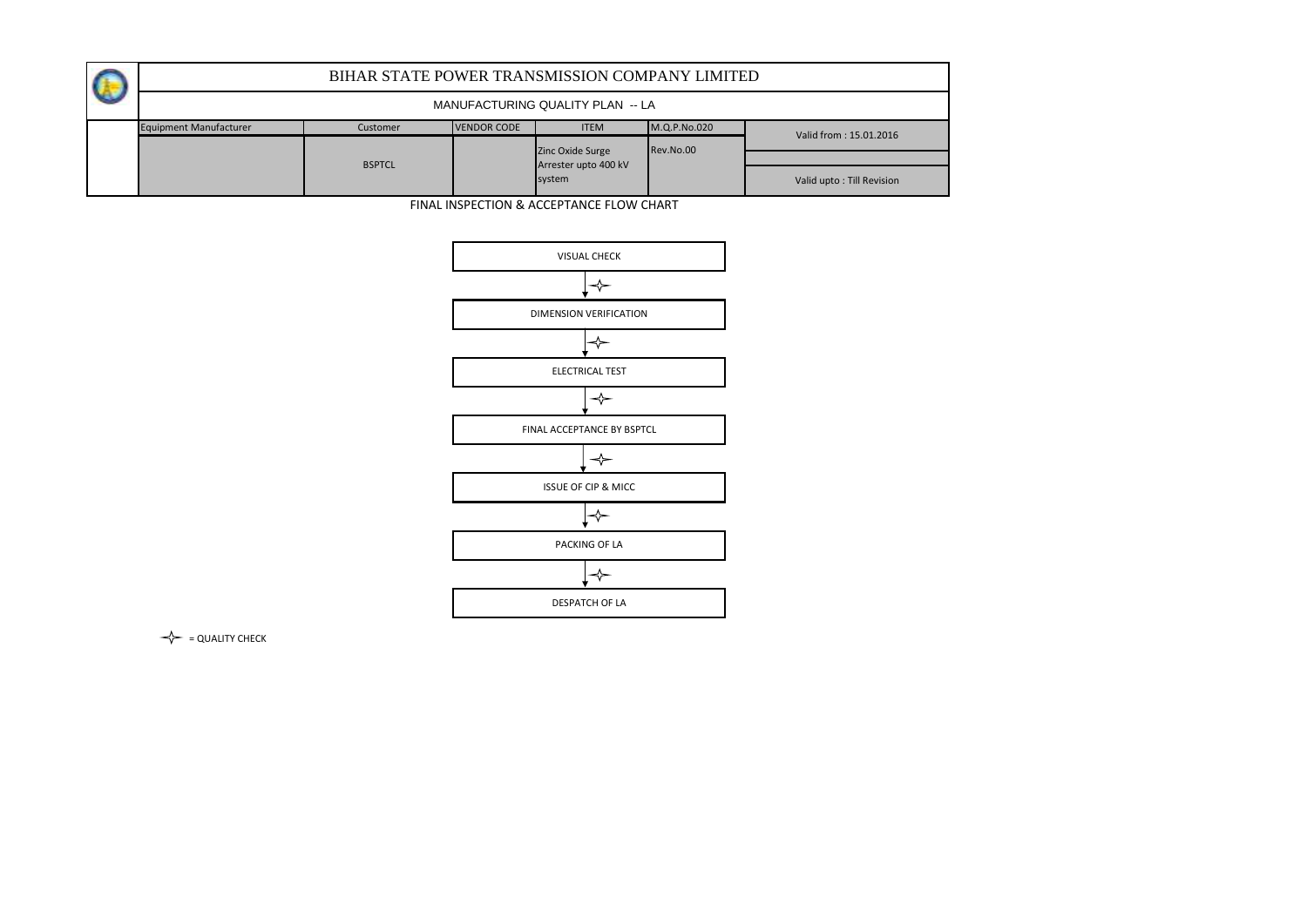|                |                                                   | BIHAR STATE POWER TRANSMISSION COMPANY LIMITED |                                         |                                      |                                                                    |               |                |                |                 |   |                           |   |                        |  |
|----------------|---------------------------------------------------|------------------------------------------------|-----------------------------------------|--------------------------------------|--------------------------------------------------------------------|---------------|----------------|----------------|-----------------|---|---------------------------|---|------------------------|--|
|                |                                                   |                                                |                                         |                                      | MANUFACTURING QUALITY PLAN -- LA                                   |               |                |                |                 |   |                           |   |                        |  |
|                | <b>Equipment Manufacturer</b>                     |                                                | Customer                                | <b>VENDOR CODE</b>                   | <b>ITEM</b>                                                        | M.Q.P.No.020  |                |                |                 |   |                           |   | Valid from: 15.01.2016 |  |
|                |                                                   |                                                |                                         |                                      | Zinc Oxide Surge                                                   | Rev.No.00     |                |                |                 |   |                           |   |                        |  |
|                |                                                   |                                                | <b>BSPTCL</b>                           |                                      | Arrester upto 400 kV<br>system                                     |               |                |                |                 |   | Valid upto: Till Revision |   |                        |  |
|                | Components / Operations &                         | Type of                                        | Quantum of                              | Reference                            |                                                                    | Format Of     |                |                | Applicable Code |   |                           |   |                        |  |
| Sr.No.         | Description of test                               | Check                                          | Check/Sampling<br>with basis<br>testing | Document for                         | <b>Acceptance Norms</b>                                            | <b>RECORD</b> | $\mathbf{1}$   | $\overline{2}$ |                 |   | 5                         | 6 | Remark                 |  |
| 4A             | Routine Test on Arrester: Station class Arresters |                                                |                                         |                                      |                                                                    |               |                |                |                 |   |                           |   |                        |  |
| 1              | Physical                                          | Visual                                         | 100%                                    | IEC 60099-4 /<br><b>BSPTCL Specs</b> | Free from Visual defect                                            | <b>EMTC</b>   | A              |                | S               | W |                           | Y |                        |  |
| 2              | Dimension                                         | Visual                                         | 100%                                    | Approved Drg                         | As per Approved Drg.                                               | <b>EMTC</b>   | A              |                | S               | W |                           | Y |                        |  |
| 3              | <b>Leak Test</b>                                  | Mechanical                                     | 100%                                    | IEC 60099-4 /<br><b>BSPTCL Specs</b> | Evacuate & hold vacuum<br>for 30 min. There shall be<br>no leakage | <b>EMTC</b>   | A              |                | S               | W |                           | Y |                        |  |
| 4              | <b>Water Dip Test</b>                             | Mechanical                                     | 100%                                    | IEC 60099-4 /<br><b>BSPTCL Specs</b> | Imersion in water for 30<br>min                                    | <b>EMTC</b>   | A              |                | S               | W |                           | Y |                        |  |
| 5              | Reference Voltage test                            | Electrical                                     | 100%                                    |                                      | IEC 60099-4 / BSPTCL                                               | <b>EMTC</b>   | $\overline{A}$ |                | S               | W |                           | Y |                        |  |
| 6              | Partial Discharge Test                            | Electrical                                     | 100%                                    | IEC 60099-4 /<br><b>BSPTCL</b>       | datasheet.Before & After                                           | <b>EMTC</b>   | A              |                | S               | W |                           | Y |                        |  |
| $\overline{7}$ | Residual Voltage Test                             | Electrical                                     | 100%                                    | Datasheet                            | water Dip at 1.5 meter                                             | <b>EMTC</b>   | A              |                | S               | W |                           | Y |                        |  |
| 8              | <b>Megger Test</b>                                | Electrical                                     | 100%                                    |                                      | depth, 30 min                                                      | <b>EMTC</b>   | A              |                | S               | W |                           | Υ |                        |  |
| 9              | <b>Verticality Check</b>                          | Visual                                         | $1$ No / lot                            | <b>BSPTCL Specs.</b>                 | <b>BSPTCL Specification</b>                                        | <b>EMTC</b>   | A              |                | S               | W |                           | Y |                        |  |

| 4B | Routine Test on Arrester: Distribution class Arresters |            |      |                                      |                                                  |             |   |  |   |   |  |              |  |
|----|--------------------------------------------------------|------------|------|--------------------------------------|--------------------------------------------------|-------------|---|--|---|---|--|--------------|--|
|    | Physical                                               | Visual     | 100% | IEC 60099-4 /<br><b>BSPTCL Specs</b> | Free from Visual defect                          | <b>EMTC</b> | A |  |   | w |  | $\sqrt{ }$   |  |
|    | <b>Dimension</b>                                       | Visual     | 100% | Approved Drg                         | As per Approved Drg.                             | <b>EMTC</b> | A |  | 5 | W |  | $\mathbf v$  |  |
|    | <b>Water Dip Test</b>                                  | Mechanical | 100% | IEC 60099-4 /<br><b>BSPTCL Specs</b> | Imersion in water for 30<br>min                  | <b>EMTC</b> | A |  |   | w |  | $\sqrt{ }$   |  |
|    | Reference Voltage test                                 | Electrical | 100% |                                      |                                                  | <b>EMTC</b> | A |  |   | W |  | $\sqrt{ }$   |  |
| 6  | Partial Discharge Test                                 | Electrical | 100% | IEC 60099-4 /<br><b>BSPTCL</b>       | IEC 60099-4 / BSPTCL<br>datasheet.Before & After | <b>EMTC</b> | A |  |   | W |  | $\sqrt{ }$   |  |
|    | <b>Residual Voltage Test</b>                           | Electrical | 100% | Datasheet                            | water Dip at 1.5 meter<br>depth, 30 min          | <b>EMTC</b> | A |  |   | W |  | $\sqrt{ }$   |  |
|    | <b>Megger Test</b>                                     | Electrical | 100% |                                      |                                                  | <b>EMTC</b> | A |  |   | W |  | $\mathbf{v}$ |  |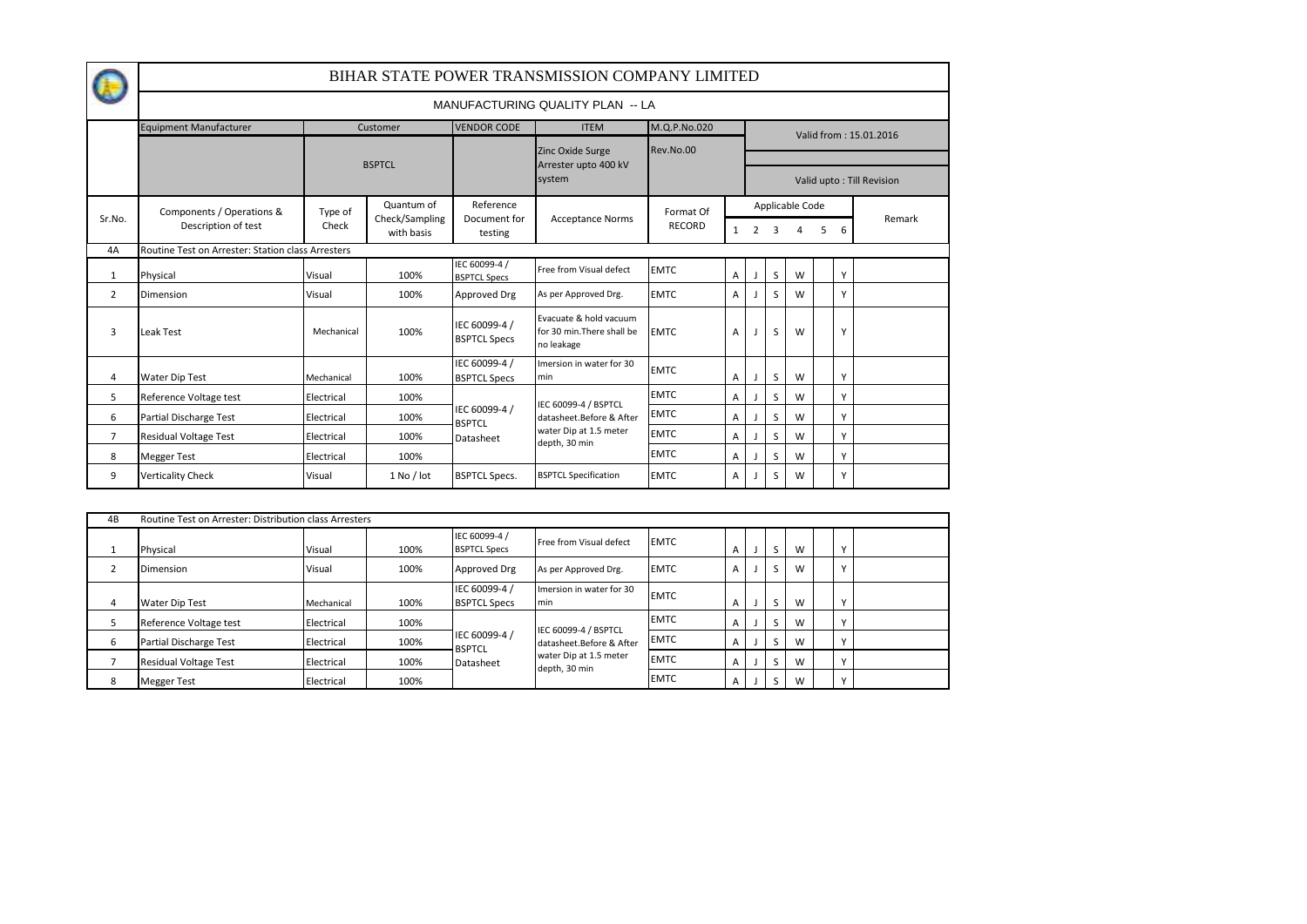|                |                                                                 | BIHAR STATE POWER TRANSMISSION COMPANY LIMITED |                                |                                          |                                                                                           |               |                           |                          |                           |             |           |           |        |  |  |
|----------------|-----------------------------------------------------------------|------------------------------------------------|--------------------------------|------------------------------------------|-------------------------------------------------------------------------------------------|---------------|---------------------------|--------------------------|---------------------------|-------------|-----------|-----------|--------|--|--|
|                |                                                                 | MANUFACTURING QUALITY PLAN -- LA               |                                |                                          |                                                                                           |               |                           |                          |                           |             |           |           |        |  |  |
|                | <b>Equipment Manufacturer</b>                                   |                                                | <b>VENDOR CODE</b><br>Customer |                                          | <b>ITEM</b>                                                                               | M.Q.P.No.020  |                           |                          | Valid from: 15.01.2016    |             |           |           |        |  |  |
|                |                                                                 |                                                |                                |                                          | Zinc Oxide Surge                                                                          | Rev.No.00     |                           |                          |                           |             |           |           |        |  |  |
|                |                                                                 |                                                | <b>BSPTCL</b>                  |                                          | Arrester upto 400 kV<br>system                                                            |               |                           |                          | Valid upto: Till Revision |             |           |           |        |  |  |
| Sr.No.         | Components / Operations &<br>Description of test                | Type of                                        | Quantum of                     | Reference<br>Document for                | <b>Acceptance Norms</b>                                                                   | Format Of     |                           |                          | Applicable Code           |             |           |           | Remark |  |  |
|                |                                                                 | Check                                          | Check/Sampling<br>with basis   | testing                                  |                                                                                           | <b>RECORD</b> |                           | $1\quad 2$               | 3                         | 4           | 5         | 6         |        |  |  |
| 4C<br>1        | Final Acceptance & Testing<br>Final Acceptance test on Arrester |                                                |                                |                                          |                                                                                           |               |                           |                          |                           |             |           |           |        |  |  |
|                | Physical                                                        | Visual                                         |                                | IEC 60099-4 /<br><b>BSPTCL Specs</b>     | Free from Visual defect                                                                   | <b>EMTC</b>   | $\mathsf{A}$              | $\overline{1}$           | T/U                       | W/Z         |           | Y         |        |  |  |
|                | Dimension                                                       | Visual                                         |                                | Approved Drg                             | As per Approved Drg.                                                                      | <b>EMTC</b>   | Α                         | $\overline{\phantom{a}}$ | T/U                       | W/Z         |           | Y         |        |  |  |
|                | Reference Voltage Test                                          | Electrical                                     | $3\sqrt{2}$<br>(Cu Rt of Qty)  | IEC 60099-4 /<br><b>BSPTCL Datasheet</b> | IEC 60099-4 / BSPTCL<br>datasheet.Post water dip<br>at 1.5 meter depth, 30<br><b>Mins</b> | <b>EMTC</b>   | Α                         |                          | T/U                       | W/Z         |           | Y         |        |  |  |
|                | Partial Discharge Test                                          | Electrical                                     |                                |                                          |                                                                                           | <b>EMTC</b>   | $\mathsf{A}$              |                          | T/U                       | W/Z         |           | Y         |        |  |  |
|                | <b>Residual Voltage Test</b>                                    | Electrical                                     |                                |                                          |                                                                                           | <b>EMTC</b>   | $\boldsymbol{\mathsf{A}}$ |                          | T/U                       | W/Z         |           | Y         |        |  |  |
|                | <b>Megger Test</b>                                              | Electrical                                     |                                |                                          |                                                                                           | <b>EMTC</b>   | A                         |                          | T/U                       | W/Z         |           | Y         |        |  |  |
| $\overline{2}$ | Final Acceptance test on Surge Counter                          |                                                |                                |                                          |                                                                                           |               |                           |                          |                           |             |           |           |        |  |  |
|                | <b>Counter Operation Test</b>                                   | Electrical                                     | <sup>3</sup> VLot              | IEC 60099-4 /<br><b>BSPTCL Specs</b>     | Shall increment at ><br>100 A 8/20 us                                                     | <b>EMTC</b>   | $\mathsf{A}$              |                          |                           | $J$ T/U W/Z |           | Y         |        |  |  |
|                | <b>Meter Operation Test</b>                                     | Electrical                                     | (Cu Rt of Qty)                 | IEC 60099-4 /<br><b>BSPTCL Specs</b>     | Current meter<br>calibration at 2mA<br>(peak/V2)                                          | <b>EMTC</b>   | $\overline{A}$            |                          |                           | J T/U W/Z   |           | Y         |        |  |  |
| 4D             | Packing & Dispatch                                              |                                                |                                |                                          |                                                                                           |               |                           |                          |                           |             |           |           |        |  |  |
|                | Packing Case                                                    |                                                |                                |                                          |                                                                                           |               |                           |                          |                           |             |           |           |        |  |  |
|                | Physical                                                        | Visual                                         |                                | Ref.EM Doc.No. ZPLM-13                   |                                                                                           | <b>EMTC</b>   | Α                         |                          | S                         | W           | N         | ${\sf N}$ |        |  |  |
|                | Dimension                                                       | Visual                                         |                                |                                          |                                                                                           | <b>EMTC</b>   | A                         |                          | S                         | W           | ${\sf N}$ | N         |        |  |  |